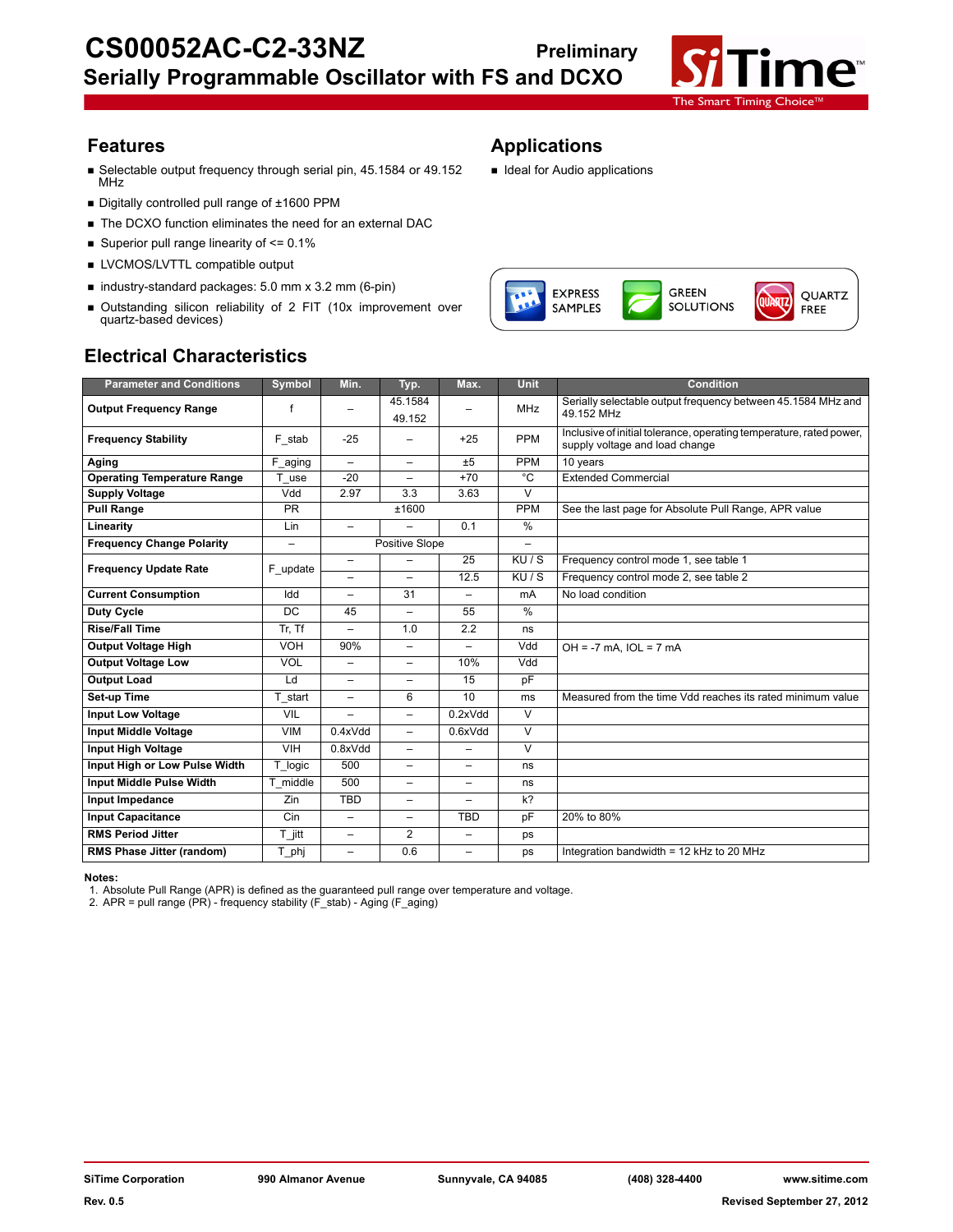

# **Pin Description**

| <b>Pin</b> | <b>Map</b>                      | <b>Functionality</b>                                 |
|------------|---------------------------------|------------------------------------------------------|
|            | Digital Programming Pin (DPpin) | See "Frequency Control Protocol Description" section |
| 2          | <b>NC</b>                       | No connect                                           |
| 3          | <b>GND</b>                      | Vdd power supply ground                              |
|            | <b>CLK</b>                      | Oscillator output                                    |
| 5          | NC.                             | No connect                                           |
| 6          | Vdd                             | Power supply voltage                                 |



**Top View**

# **Absolute Maximum**

Attempted operation outside the absolute maximum ratings of the part may cause permanent damage to the part. Actual performance of the IC is only guaranteed within the operational specifications, not at absolute maximum ratings.

| <b>Parameter</b>                                                     | Min.                     | Max. | Unit    |
|----------------------------------------------------------------------|--------------------------|------|---------|
| Storage Temperature                                                  | $-65$                    | 150  | $\circ$ |
| <b>VDD</b>                                                           | $-0.5$                   |      |         |
| <b>Electrostatic Discharge</b>                                       | $\overline{\phantom{0}}$ | 2000 |         |
| Soldering Temperature (follow standard Pb free soldering guidelines) | $\overline{\phantom{a}}$ | 260  | $\sim$  |

# **Environmental Compliance**

| <b>Parameter</b>                  | <b>Condition/Test Method</b> |  |
|-----------------------------------|------------------------------|--|
| <b>Mechanical Shock</b>           | MIL-STD-883F, Method 2002    |  |
| <b>Mechanical Vibration</b>       | MIL-STD-883F, Method 2007    |  |
| Temperature Cycle                 | JESD22, Method A104          |  |
| Solderability                     | MIL-STD-883F, Method 2003    |  |
| <b>Moisture Sensitivity Level</b> | MSL1@260°C                   |  |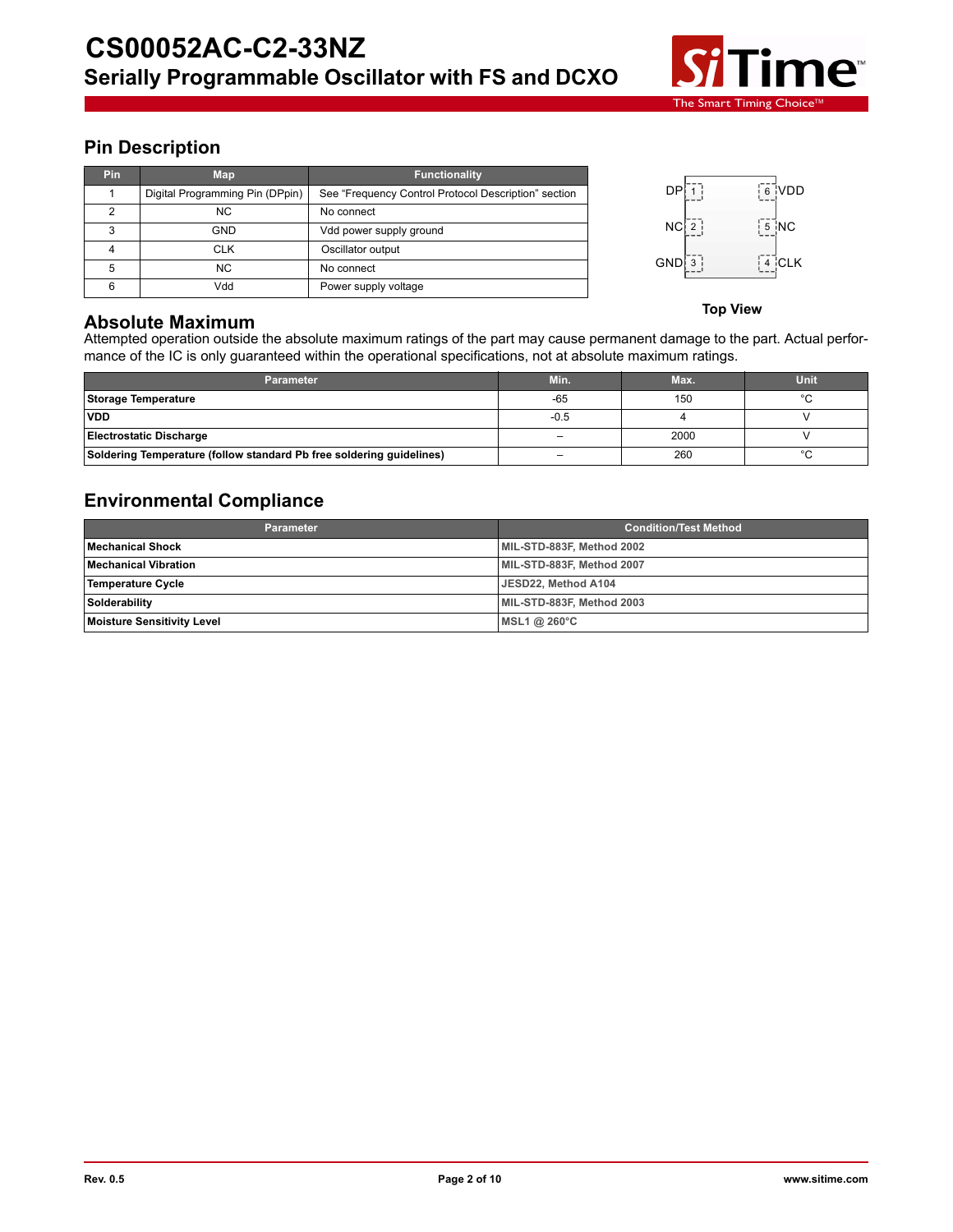

# **Description**

CS00052 device a serially programmable frequency select, digitally-controlled oscillator. User can set internal registers of the device through a 1-pin tri-level serial interface to switch frequency between two pre-set values in the device and pull the frequency dynamically around the selected one by ±1600ppm with resolution of up to 1 part-per-billion (ppb). Writing to the "FS" registers will initiate out put frequency switching by disabling the output for some time and enabling it once new frequency is switched. This allow glitch-free switching from one frequency to the other frequency. The FS frequencies are pre-programmed into the device at the production time and are not require to be related in any way.

The CDXO feature allows pulling the output frequency dynamically around the selected output frequency. This is achieved by writing to one or both of the DCXO register inside the device. Writing into the DCXO register does not cause any interruptions of output oscillations; the frequency will switch from one value to the new one smoothly, as shown in *Figure 4*.

## **Default Startup Condition**

The CS00052 starts up at its factory programmed frequency and settings. The control register values are initialized all zeros, effectively setting the frequency to the middle of the control range. Also, the default start up frequency is 45.1584 MHz.

## **Frequency Control Protocol Description for DCXO Function (pulling the frequency)**

The device includes two DCXO registers; writing to these registers controls the output frequency. Data for each register is written to the device using a data frame.

## **Data Frame Format**

Each frame consists of 40 bits. A frame has 3 parts:

- The header, 16 bit
- Register address, 8 bit
- The data word (represented as 2's complement numbers), 16 bit.

Bits are sent MSB first.

Frames are sent LS word first in mode 2.

The header allows the devices to recognize that the master is initiating communication. The header includes the device address, which is factory programmable. The valid header is 0xFAIA, where "I" can be a hex digits from 0 to F. If not specified at the order time, it will be defaulted to zero. In this document in all examples and text, the device address is considered to be zero (default).



## **Frequency Control Mode 1**

In this resolution mode, only one frame per frequency update is required, and the output frequency is updated at the end of each frame. The length of the frequency control data is 16 bits, and is written to the device as shown below:

## **Frequency Control Mode 2**

In this mode, two frames per frequency update are required, and frequency is only updated at the end of the second frame. The frequency control value in this mode is 23 bits. This value is written to the device in two frames as follows:

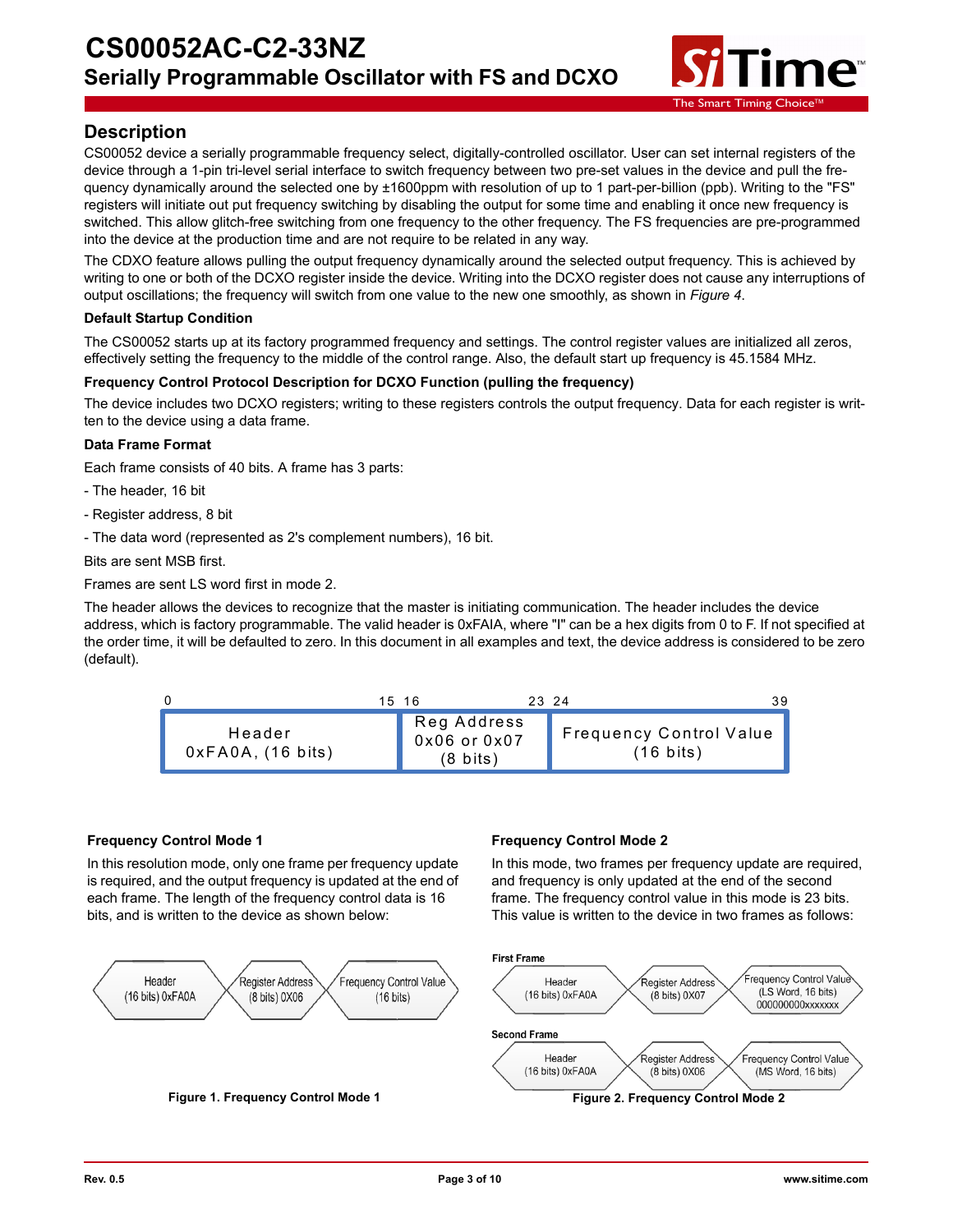

### **Resolution and Update Rate for Mode 1 Resolution and Update Rate for Mode 2**

| Pull Range (PPM) | <b>Step Resolution (ppb)</b> | <b>Max Update Rate</b><br>(Updates Per Second) | Pull Range (PPM) | <b>Step Resolution (ppb)</b> | <b>Max Update</b><br>(Updates Per |
|------------------|------------------------------|------------------------------------------------|------------------|------------------------------|-----------------------------------|
| ±25              |                              | 25 K                                           | ±25              |                              | 12.5K                             |
| ±50              | í.5                          | 25 K                                           | ±50              |                              | 12.5K                             |
| ±100             |                              | 25 K                                           | ±100             |                              | 12.5K                             |
| ±200             |                              | 25 K                                           | ±200             |                              | 12.5K                             |
| ±400             | 12                           | 25 K                                           | ±400             |                              | 12.5K                             |
| ±800             | 25                           | 25 K                                           | ±800             |                              | 12.5K                             |
| ±1600            | 49                           | 25 K                                           | ±1600            |                              | 12.5K                             |

| <b>lange (PPM)</b> | <b>Step Resolution (ppb)</b> | <b>Max Update Rate</b><br>(Updates Per Second) | Pull Range (PPM) | <b>Step Resolution (ppb)</b> | <b>Max Update Rate</b><br>(Updates Per Second) |
|--------------------|------------------------------|------------------------------------------------|------------------|------------------------------|------------------------------------------------|
| ±25                |                              | 25 K                                           | ±25              |                              | 12.5K                                          |
| ±50                | 1.5                          | 25 K                                           | ±50              |                              | 12.5K                                          |
| ±100               |                              | 25 K                                           | ±100             |                              | 12.5K                                          |
| ±200               |                              | 25 K                                           | ±200             |                              | 12.5K                                          |
| ±400               | 12                           | 25 K                                           | ±400             |                              | 12.5K                                          |
| ±800               | 25                           | 25 K                                           | ±800             |                              | 12.5K                                          |
| ±1600              | 49                           | 25 K                                           | ±1600            |                              | 12.5K                                          |



**Figure 4. Mode 2 Frame Timing**

T<sub>fdelay</sub>

#### **Frame Timing Parameters**

| <b>Parameter</b>               | Symbol          | Min. | Max. | Unit |
|--------------------------------|-----------------|------|------|------|
| Frame Length                   | frame           | 40   |      | μS   |
| Frame to Frame Delay           | F <sub>2f</sub> |      |      | μS   |
| <b>Frequency Settling Time</b> | settle          |      | 30   | μS   |
| Frame to Frequency Delay       | fdelay          |      |      | μS   |

## **Calculating Pull Range PPM offset**

The frequency control value must be encoded as a 2's complement number (16-bit in mode 1 and 23-bit in mode 2), representing the full scale range of the device. For example, for a ±1600ppm device in mode 2, the 23-bit number represents the full ±1600ppm range.

The upper 16 bits of the value are written to address 0x06. If the high-resolution register (address 0x07) is used, the other 7 bits are written to the lowest seven bits of address 0x07.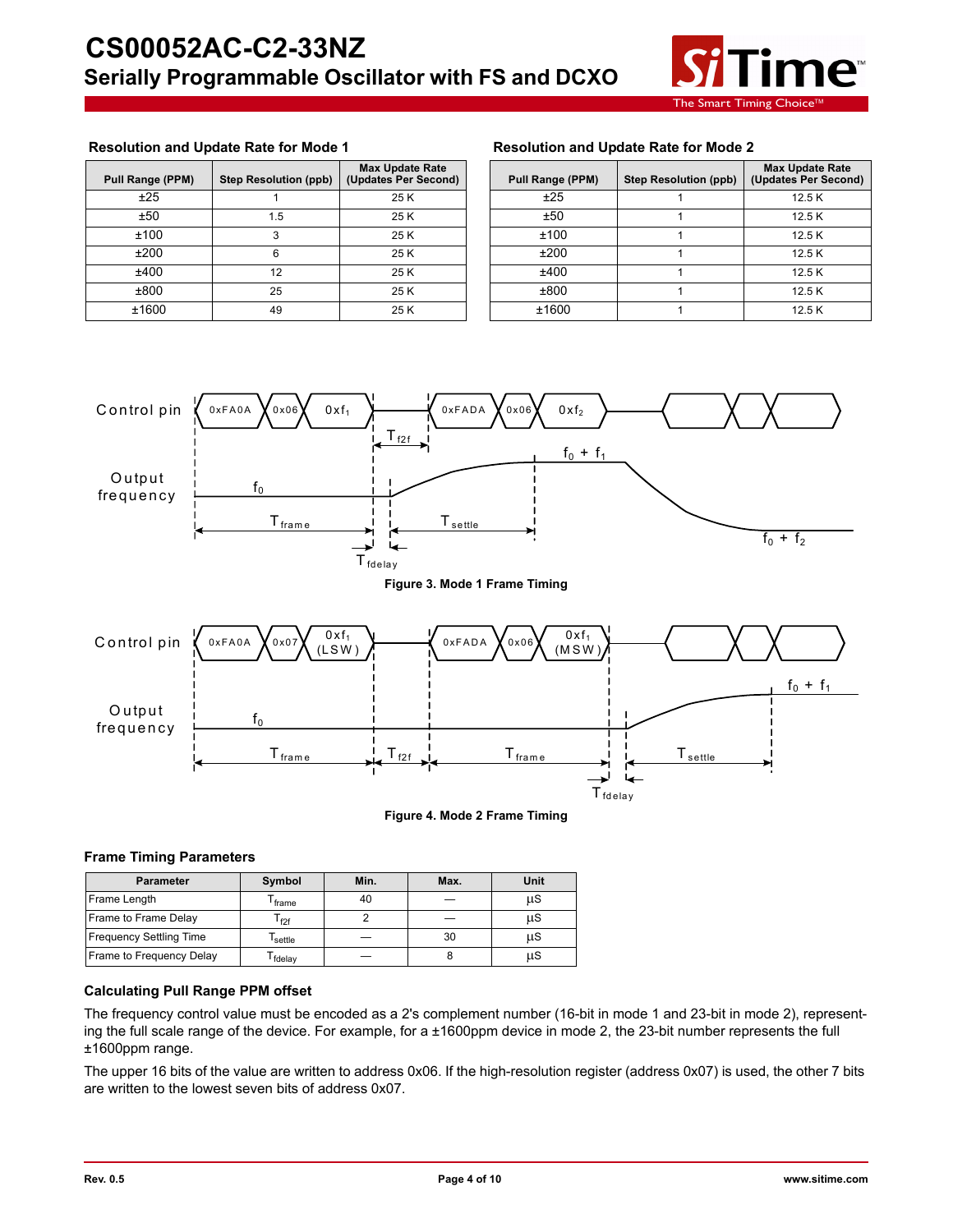

Here are the steps to calculate the frequency control value:

1. Find the scale factor (calculated for half of the pull range) from the tables below where PR is the Pull Range:

## **K (scale)Factor**

| Mode | $K = Scale Factor$         |
|------|----------------------------|
|      | (2^15-1) / (PR*1.00135625) |
|      | (2^22-1) / (PR*1.00135625) |

2. Enter the desired\_PPM in equation below:

Frequency control (decimal value) = round (desired\_PPM \* K).

3. For any frequency shifts (positive or negative PPM), convert the frequency control value to a 2's complement binary number.

Two examples follow:

### **Example 1**

This example shows how to shift the frequency by +245.6 ppm in a device with ±1600 pull range using Mode 2 (23-bit):

Decimal value: round(245.6 \* K) = 642954 23-bit value = 0x09CF8A

LS Word value = 0x000A (to be written to address 0x07) MS Word value = 0x139F (to be written to address 0x06) Write LS Word: 0xFA0A 07 000A (Frequency will not update)

Write MS Word: 0xFA0A 06 139F (Frequency updates after write)

## **Example 2**

This example shows how to shift the frequency by -831.2 ppm in a device with ±1600 pull range using Mode 2 (23-bit):

Decimal value: round(abs(831.2 \* K) = 2175989 23-bit abs binary value: 01000010011001111110101 23-bit 2's comp binary value: 1011110110011000 0001011 LS Word value  $= 0x 000B$ MS Word value = 0x BD98 Write LS Word: 0xFA0A 07 000B (Frequency will not update) Write MS Word: 0xFA0A 06 BD98 (Frequency updates after write)

## **Physical Interface**

The SiTime DCMO uses a serial input interface to adjust the frequency control value. The interface uses a one-wire tri-level return-to-middle signaling format. *Figure 5* below shows the signal waveform of the interface.



**Figure 5. Serial 1-Wire Tri-Level Signaling**

A logical bit "1" is defined by a high-logic followed by mid-logic. A logical bit "0" is defined by a low-logic followed by mid-logic. The voltage ranges and time durations corresponding to low-logic, high-, and mid-logic are illustrated in *Figure 5* and specified in electrical specification table.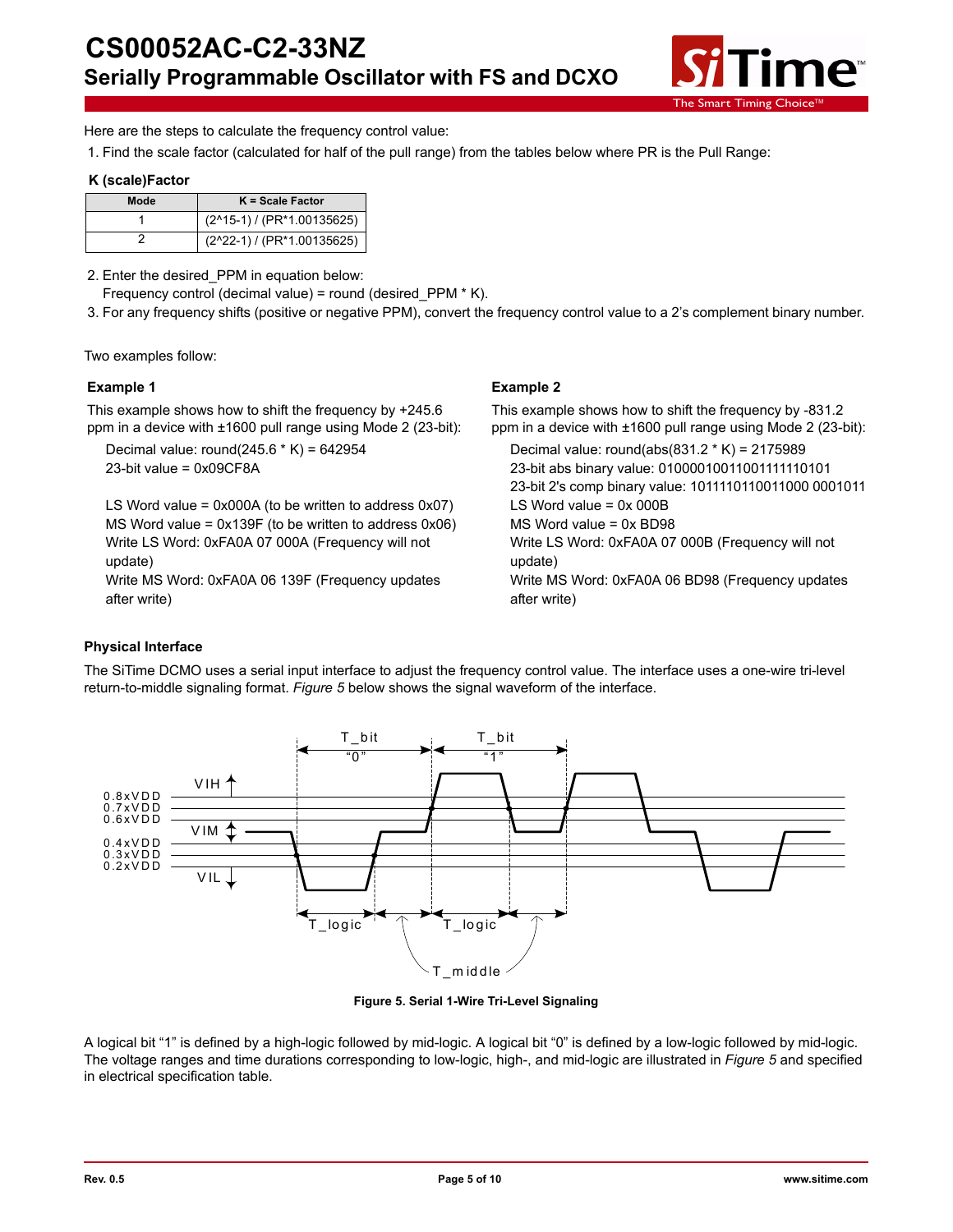

The overall baud rate is computed as below:

$$
baud\_\_rate = \frac{1}{T\_\}bit}
$$

*Figure 6* shows a simple circuit to generate tri-level circuit with a general purpose IO (GPIO) with tri-state capability. Most FPGAs and micro controllers/processors include such GPIOs. If the GPIO does not support tri-state output, two IO s may be used in combination with external tri-state buffer to generate the tri-level signal; an example of such buffer is the SN74LVC1G126. The waveform at the output of the tri-state buffer is shown in *Figure 7*. When the GPIO drives Low or High voltage, the rise/fall times are typically fast (sub-5ns range). When the output is set to Hi-Z, the output settles at middle voltage with a RC response. The time constant is determined based on the total capacitance on frequency control pin and the parallel resistance of the pull-up and pull-down resistors. The time constant in most practical situations will be less than 50ns; this necessitate choosing longer T\_middle to allow the RC waveform to settle within 5% or so.



**Figure 6. Circuit Diagram for Generating Tri-Level Signal with Tri-State Buffer**



**Figure 7. Tri-State Signal Generated with Tri-State Buffer**

When using a tri-state buffer as shown above, care must be taken if the DATA and OE lines transition at the same time that there are no glitches. A glitch might occur, for example, if the OE line enables the output slightly before the data line has finished its logical transition. One way around this, albeit at the cost of some data overhead, is to use an extra OE cycle on every bit, as shown in *Figure 8*. Note that the diagram assumes an SN74LVC125, which has a low-true OE/ line (output is enabled when OE/ is low). For a high-true OE part, such as the SN74LVC126, the polarity of that signal would be reversed.



**Figure 8. Signal Polarity**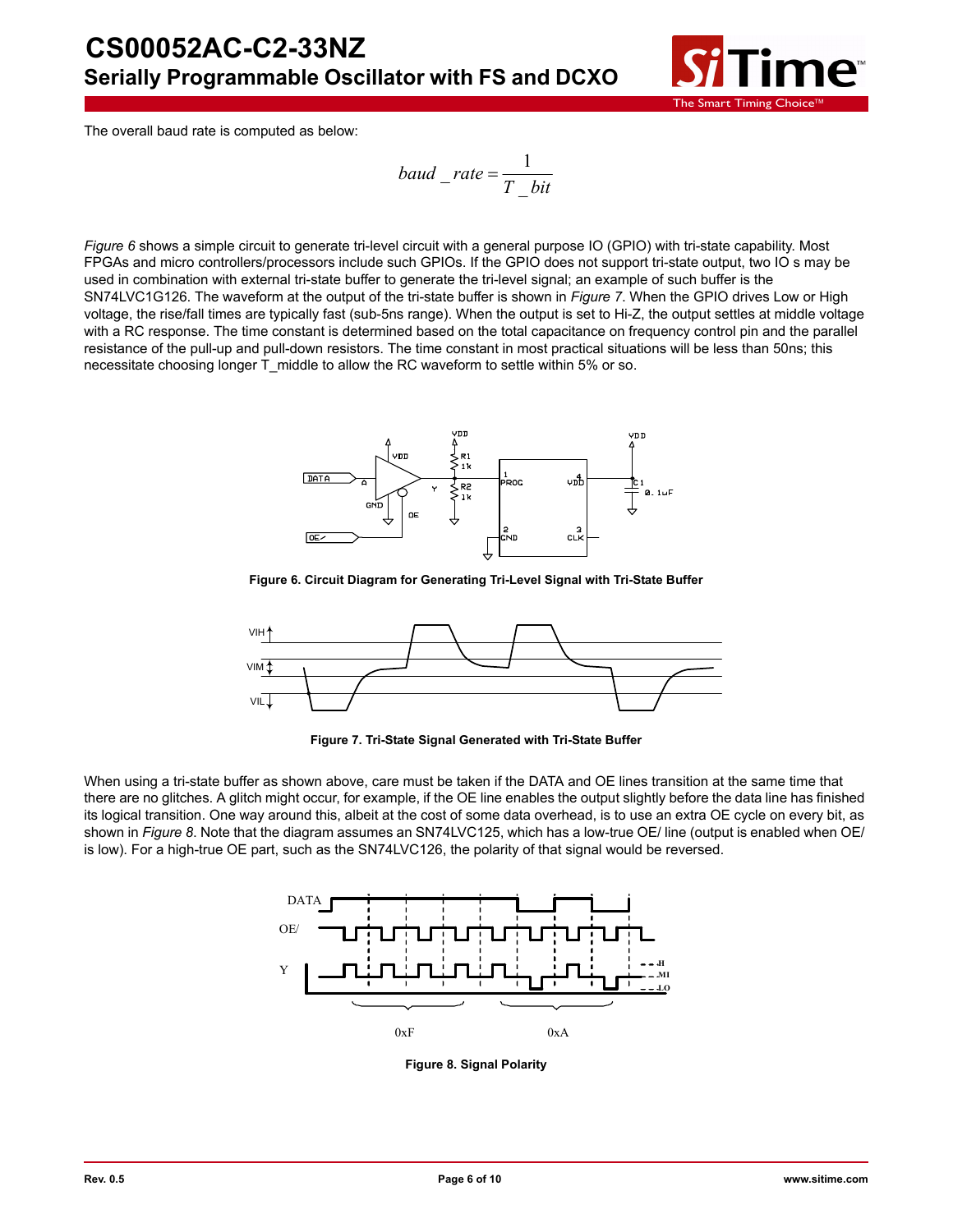

# **Frequency Select Operation**

The CS00052 device allows switching the output from one frequency to another frequency by writing to the internal FS register of the device. Figure 9 shows the timing diagram of the frequency select operation. Switching frequency can be initiated by sending a data frame to the device. The frequency select frame (FS frame) includes three section:

- Header: The header is a 16 bit sequence in the form of 0xFAIA. "I" is a hexadecimal number form 0 to F that is the specific address of the device. A device address is "0" by default, but different address can be requested at the time of ordering. Connecting up to 16 devices with different address to the same control pin allow programming them with a single control pin.

- FS register address. This 8-bit number value is '0x08".

- FS register value: <Shouvik to provide format. We need a table that shows which address corresponds fro FS0 to FS8>

Upon completion of the frame, the internal FS register of the device is updated and the device initiates the operation of switching the output to a new frequency. The output clock continues for T\_delay and then switches to Hi-Z state (no oscillation) for the duration of T\_out\_off. During this time, the device performs internal operations to switch the frequency. At the end of his period, the output clock with the new frequency appears. Note that a subsequent FS frequency switching can only be initiated T\_FS\_min time after the output Hi-Z state. The clock signal with new frequency is stable within rated stability from the first cycle.

Upon power-up, the frequency corresponding to FS0 will be outputted form the device.

The data frames are communicated to the device using a tri-level signaling scheme, as explained in section XXXX. Once the FS frequency switching is complete, the new frequency can dynamically pulled with high resolution by writing into a different register in the device, as explained in section XXXX. This operation is referred to as "digitally-controlled oscillator (DCXO)" operation.



**Figure 9. Frequency Select Timing Diagram**

Shouvik: Please provide the following information

1. Max numbers for  $T_{FS}$  delay,  $T_{FS}$  delay,  $T_{out}$  off, and  $T_{FS}$  min. At this time, we just need numbers expected from design until full char is complete:

| <b>Parameter</b> | Symbol     | Min. | Max. | Unit |
|------------------|------------|------|------|------|
|                  | T frame    | 40   |      | μS   |
|                  | T FS delay |      |      | μS   |
|                  | T out off  |      | 0.5  | μS   |
|                  | fs min     |      |      | μS   |

- 2. Check to ensure the header (0xFA0A) and FS register address (0x07) are correct: sm: DCXO is reg6 & 7, FS9 reg mode uses reg8[3:0]
- 3. What is the format for "fs1" value? Which bit in the register control the FS frequency? sm: See cutout from reg8[3:0] spec at the end.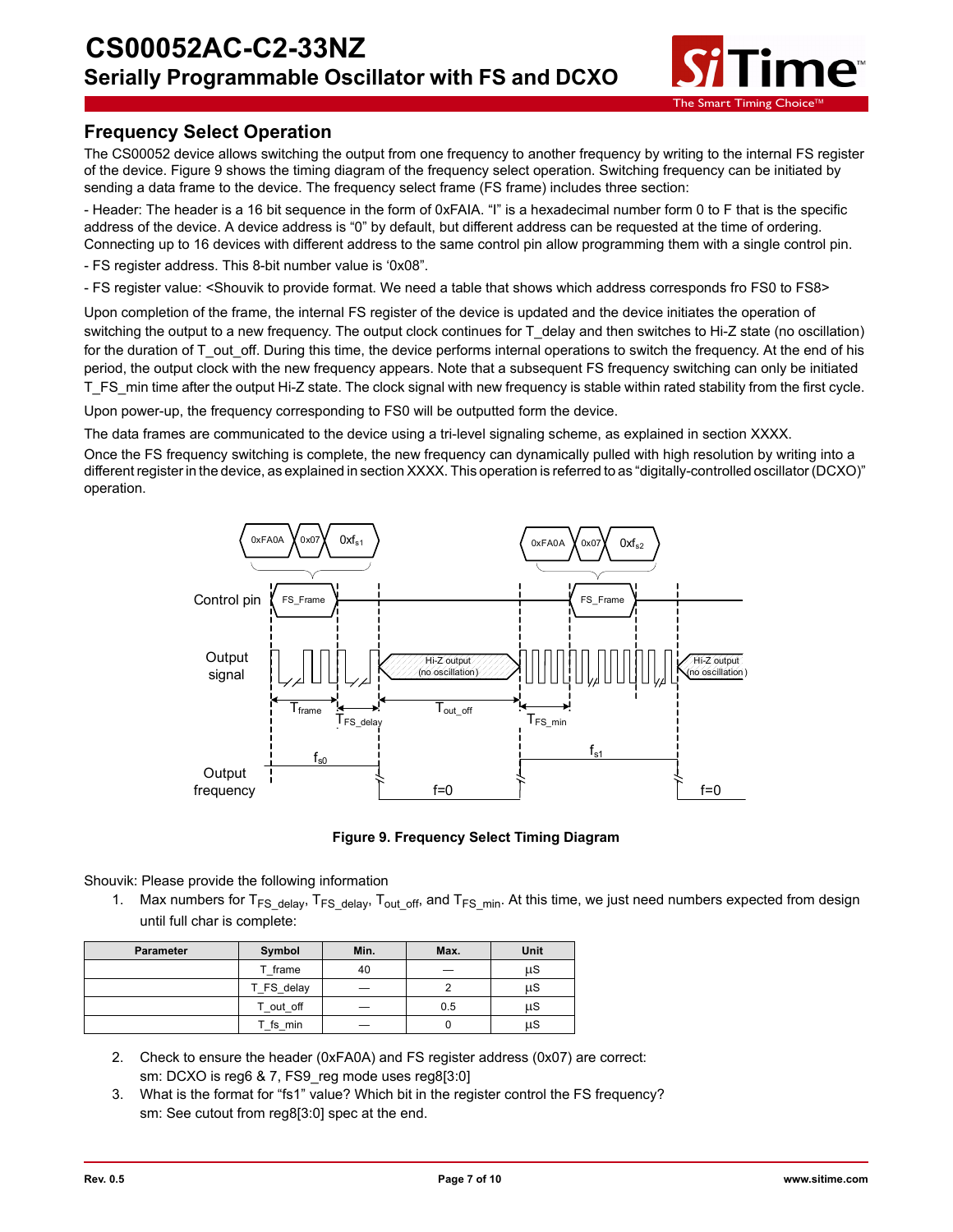

Is there any inaccuracy or missing information in the above diagram? sm: looks ok

# **Register 8**

| Reg0 [14] | Reg8 [3:2] | Reg8 [1:0] | <b>NVM Registers Use</b>      |
|-----------|------------|------------|-------------------------------|
|           | 00         | 00         | 45.1584 MHz (First Frequency) |
|           | 00         | 01         | 49.5 MHz (Second Frequency)   |
|           |            |            |                               |
|           |            |            |                               |
|           |            |            |                               |
|           |            |            |                               |
|           |            |            |                               |
|           |            |            |                               |
|           |            |            |                               |
|           |            |            |                               |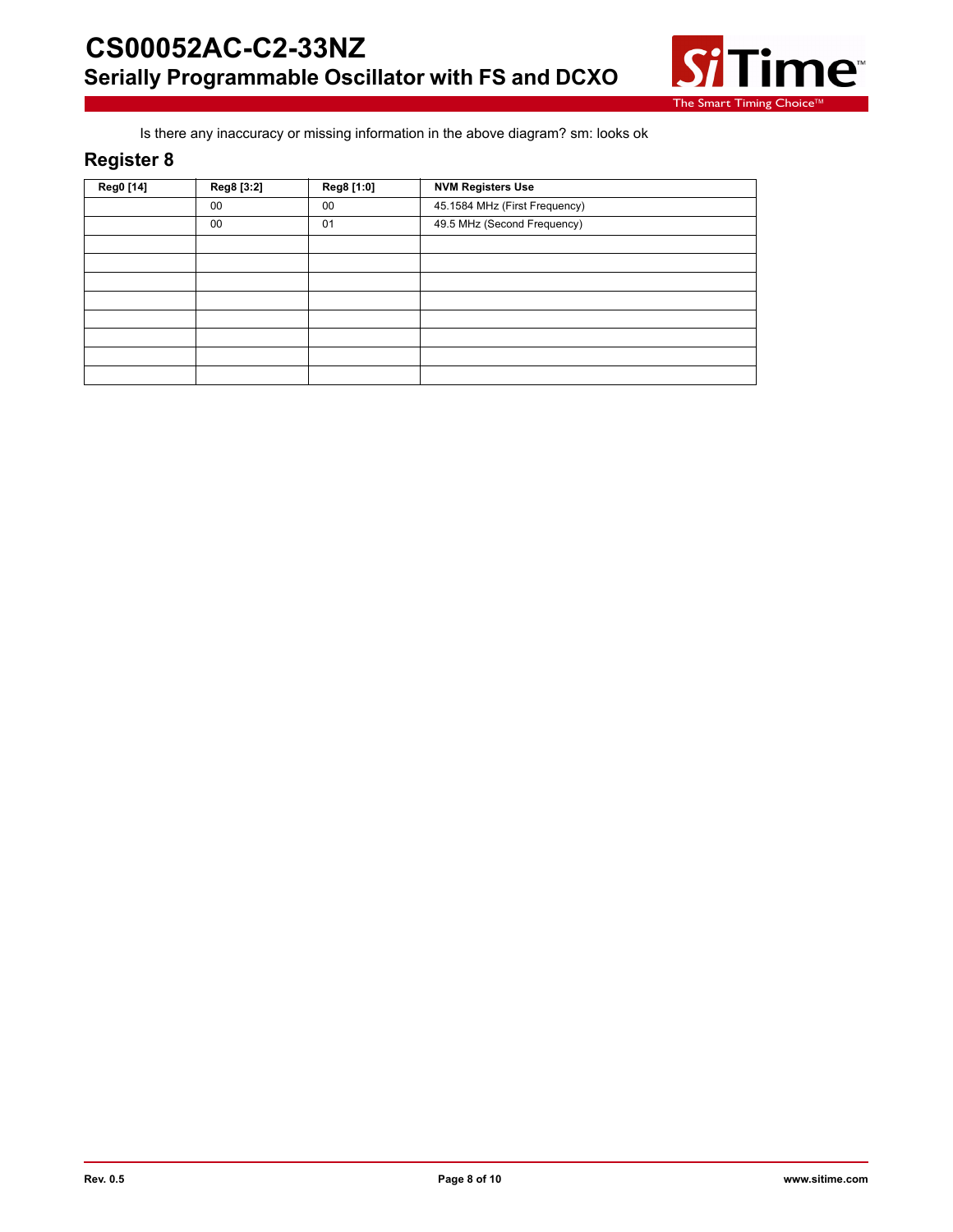

# **Dimensions and Patterns**



3. Top marking: Y denotes manufacturing origin and XXXX denotes manufacturing lot number. The value of "Y" will depend on the assembly location of the device. 4. A capacitor of value  $0.1 \mu$ F between Vdd and GND is recommended.